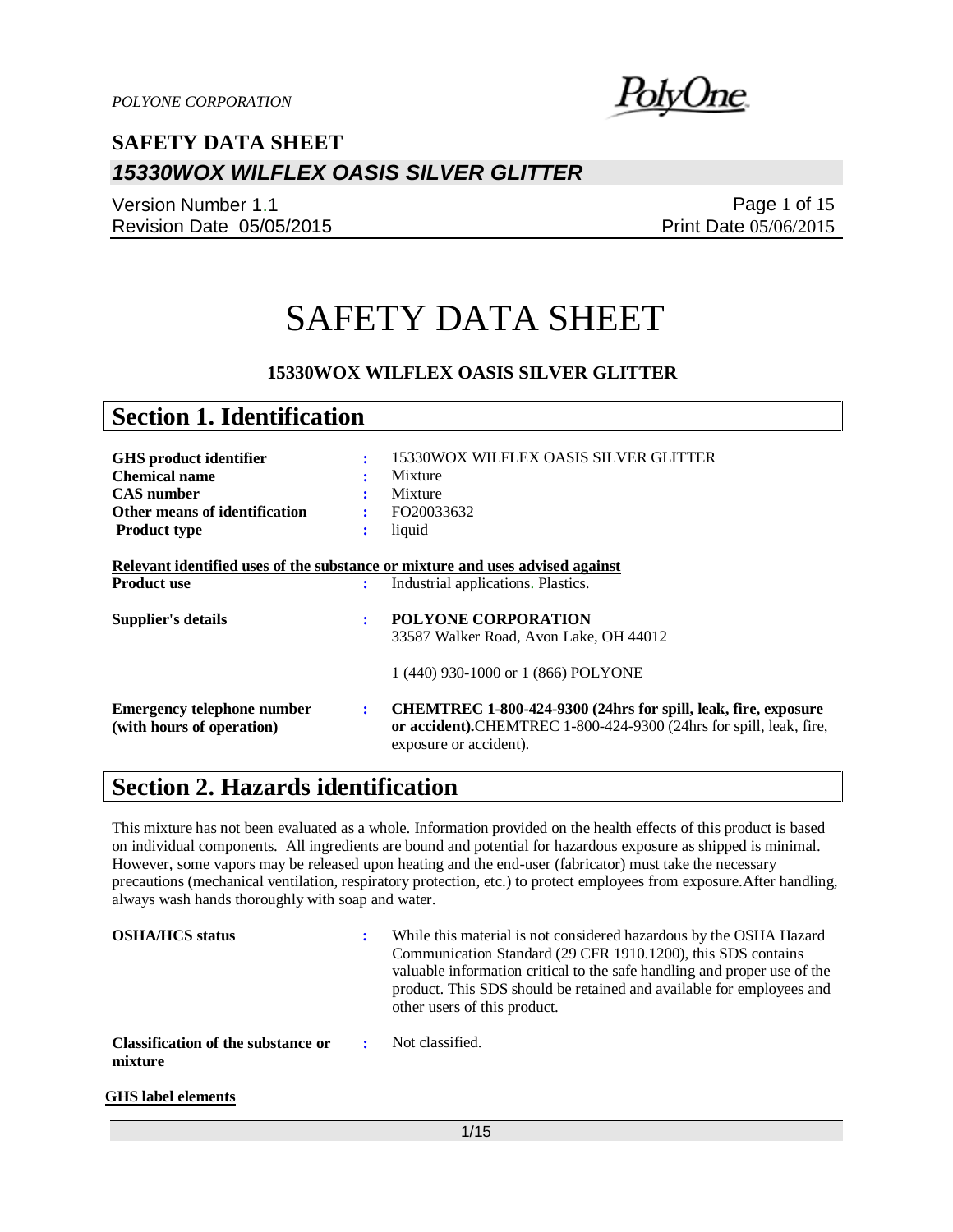

### Version Number 1.1 Revision Date 05/05/2015

Page 2 of 15 Print Date 05/06/2015

| Signal word                      | ÷ | No signal word.                                   |
|----------------------------------|---|---------------------------------------------------|
| <b>Hazard statements</b>         |   | No known significant effects or critical hazards. |
|                                  |   |                                                   |
| <b>Precautionary statements</b>  |   |                                                   |
| <b>General</b>                   | ÷ | Not applicable.                                   |
| <b>Prevention</b>                | ÷ | Not applicable.                                   |
| <b>Response</b>                  | ٠ | Not applicable.                                   |
| <b>Storage</b>                   | ÷ | Not applicable.                                   |
| <b>Disposal</b>                  | : | Not applicable.                                   |
| Supplemental label elements      |   | None known.                                       |
| Hazards not otherwise classified |   | None known.                                       |

## **Section 3. Composition/information on ingredients**

| Substance/mixture             | Mixture         |
|-------------------------------|-----------------|
| <b>Chemical name</b>          | $\cdot$ Mixture |
| Other means of identification | FO20033632      |

**CAS number/other identifiers**

| <b>Ingredient name</b> | $\frac{6}{6}$ | <b>CAS</b> number |
|------------------------|---------------|-------------------|
| Urea                   | $5 - 10$      | $57-13-6$         |
|                        |               |                   |
|                        |               |                   |
| 1,2-Propanediol        | $1 - 5$       | Not available.    |
|                        |               |                   |
|                        |               |                   |

Any concentration shown as a range is to protect confidentiality or is due to batch variation.

**There are no additional ingredients present which, within the current knowledge of the supplier and in the concentrations applicable, are classified as hazardous to health or the environment and hence require reporting in this section.**

**Occupational exposure limits, if available, are listed in Section 8.**

### **Section 4. First aid measures**

**Description of necessary first aid measures**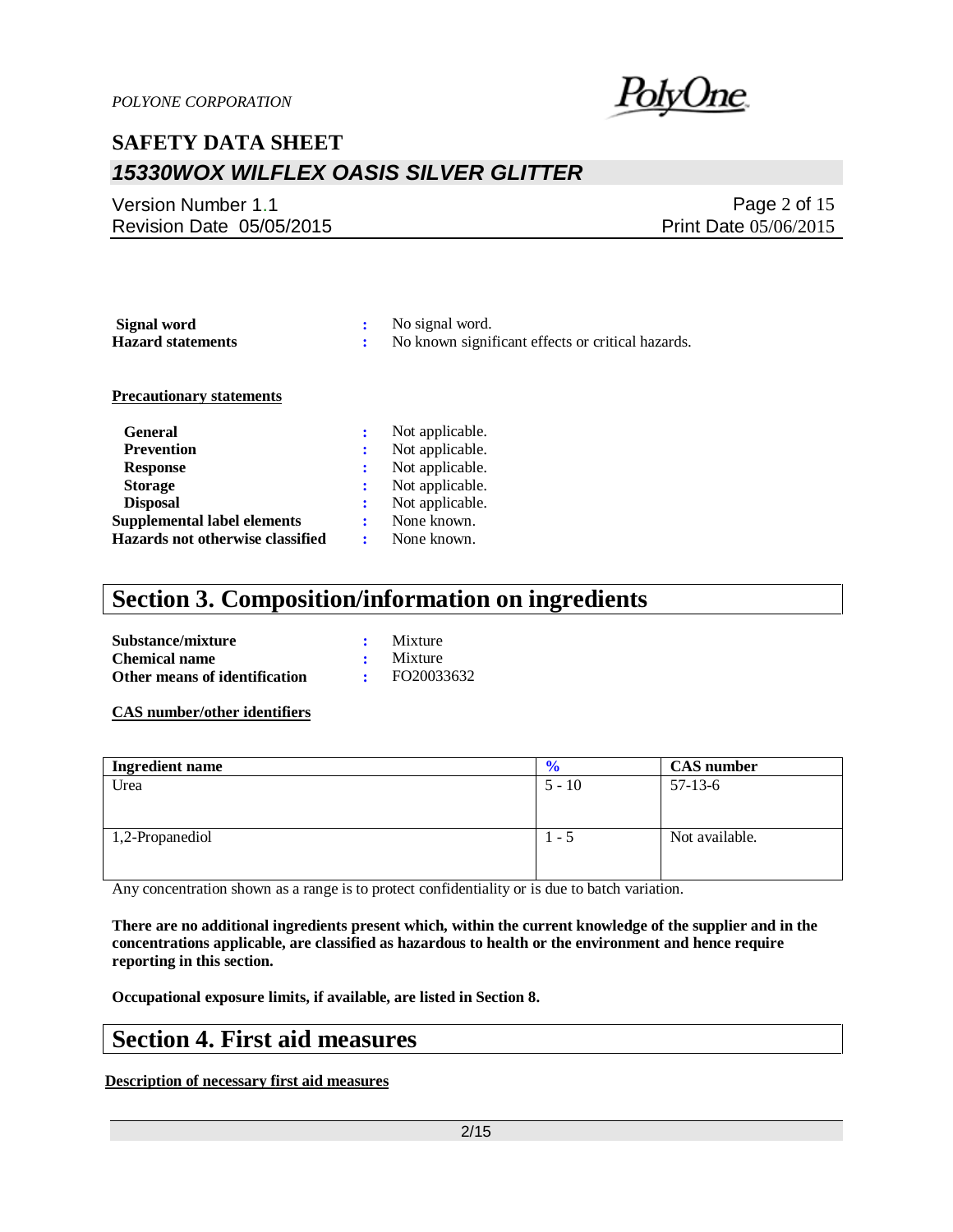

| Version Number 1.1       | Page $3$ of $15$             |
|--------------------------|------------------------------|
| Revision Date 05/05/2015 | <b>Print Date 05/06/2015</b> |

| Eve contact         | Immediately flush eyes with plenty of water, occasionally lifting the<br>÷<br>upper and lower eyelids. Check for and remove any contact lenses.<br>Get medical attention if irritation occurs.                                                                                                                                                               |
|---------------------|--------------------------------------------------------------------------------------------------------------------------------------------------------------------------------------------------------------------------------------------------------------------------------------------------------------------------------------------------------------|
| <b>Inhalation</b>   | Remove victim to fresh air and keep at rest in a position comfortable<br>٠.<br>for breathing. Get medical attention if symptoms occur. In case of<br>inhalation of decomposition products in a fire, symptoms may be<br>delayed. The exposed person may need to be kept under medical<br>surveillance for 48 hours.                                          |
| <b>Skin contact</b> | Flush contaminated skin with plenty of water. Remove contaminated<br>÷<br>clothing and shoes. Get medical attention if symptoms occur.                                                                                                                                                                                                                       |
| <b>Ingestion</b>    | Wash out mouth with water. Remove victim to fresh air and keep at<br>÷<br>rest in a position comfortable for breathing. If material has been<br>swallowed and the exposed person is conscious, give small quantities<br>of water to drink. Do not induce vomiting unless directed to do so by<br>medical personnel. Get medical attention if symptoms occur. |

### **Most important symptoms/effects, acute and delayed**

| Potential acute health effects    |                |                                                                                                                                     |
|-----------------------------------|----------------|-------------------------------------------------------------------------------------------------------------------------------------|
| <b>Eye contact</b>                | $\ddot{\cdot}$ | No known significant effects or critical hazards.                                                                                   |
| <b>Inhalation</b>                 |                | Exposure to decomposition products may cause a health hazard.                                                                       |
|                                   |                | Serious effects may be delayed following exposure.                                                                                  |
| <b>Skin contact</b>               | ÷              | No known significant effects or critical hazards.                                                                                   |
| <b>Ingestion</b>                  | ÷              | No known significant effects or critical hazards.                                                                                   |
| Over-exposure signs/symptoms      |                |                                                                                                                                     |
| <b>Eye contact</b>                | ÷              | No specific data.                                                                                                                   |
| <b>Inhalation</b>                 |                | No specific data.                                                                                                                   |
| <b>Skin contact</b>               |                | No specific data.                                                                                                                   |
| <b>Ingestion</b>                  | ÷              | No specific data.                                                                                                                   |
|                                   |                | Indication of immediate medical attention and special treatment needed, if necessary                                                |
| Notes to physician                | ÷              | In case of inhalation of decomposition products in a fire, symptoms<br>may be delayed. The exposed person may need to be kept under |
| <b>Specific treatments</b>        | ÷              | medical surveillance for 48 hours.<br>No specific treatment.                                                                        |
|                                   |                |                                                                                                                                     |
| <b>Protection of first-aiders</b> | ÷              | No action shall be taken involving any personal risk or without<br>suitable training.                                               |
|                                   |                |                                                                                                                                     |

**See toxicological information (Section 11)**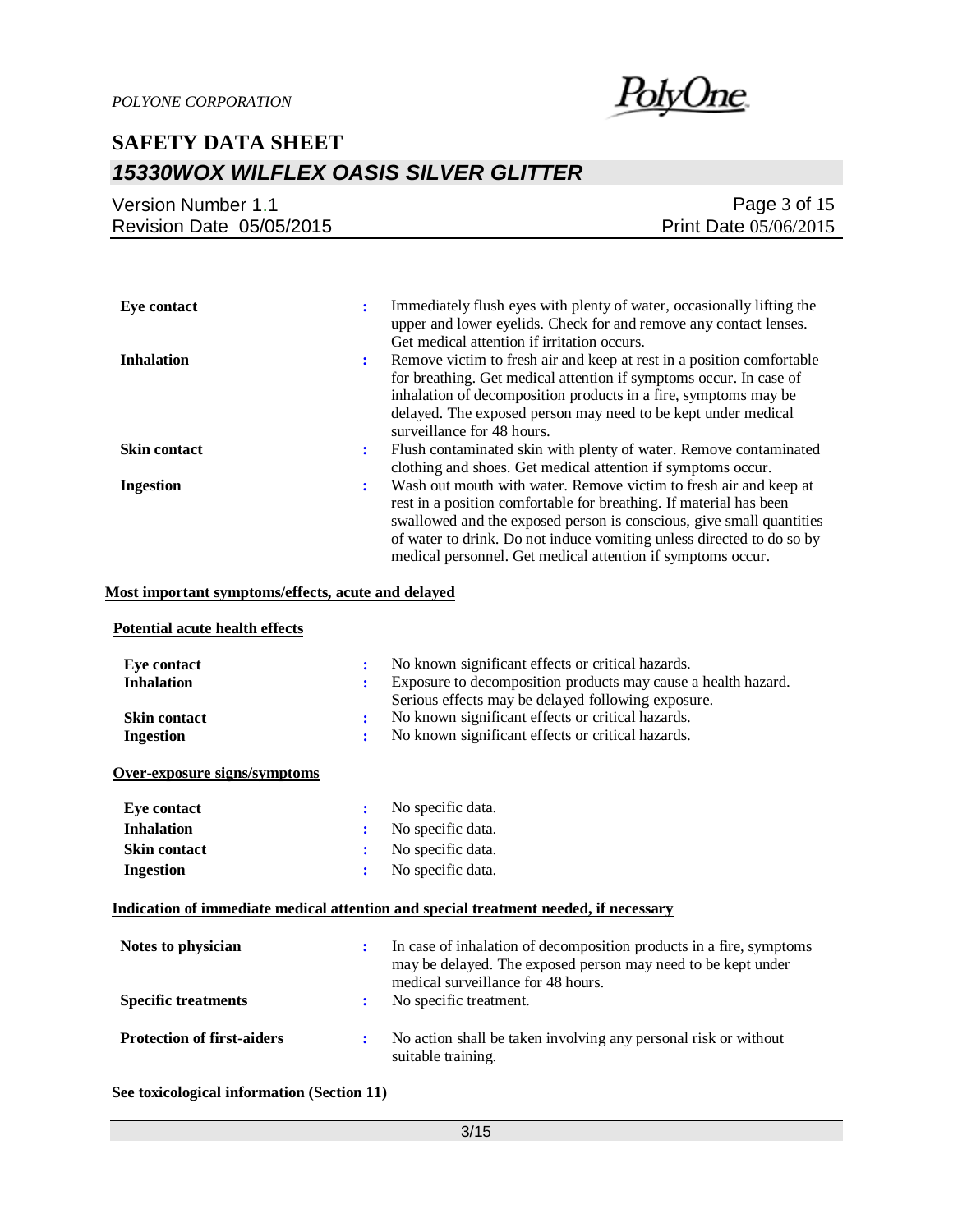

Version Number 1.1 Revision Date 05/05/2015

Page 4 of 15 Print Date 05/06/2015

## **Section 5. Fire-fighting measures**

### **Extinguishing media**

| Suitable extinguishing media<br>Unsuitable extinguishing media                                      |    | In case of fire, use water spray (fog), foam, dry chemical or $CO2$ .<br>None known.                                                                                                                          |
|-----------------------------------------------------------------------------------------------------|----|---------------------------------------------------------------------------------------------------------------------------------------------------------------------------------------------------------------|
| Specific hazards arising from the<br>chemical<br><b>Hazardous</b> thermal<br>decomposition products | ÷  | In a fire or if heated, a pressure increase will occur and the container<br>may burst.<br>Decomposition products may include the following materials:<br>carbon dioxide<br>carbon monoxide<br>nitrogen oxides |
| Special protective actions for fire-<br>fighters                                                    | ÷  | Promptly isolate the scene by removing all persons from the vicinity<br>of the incident if there is a fire. No action shall be taken involving any<br>personal risk or without suitable training.             |
| Special protective equipment for<br>fire-fighters                                                   | ٠. | Fire-fighters should wear appropriate protective equipment and self-<br>contained breathing apparatus (SCBA) with a full face-piece operated<br>in positive pressure mode.                                    |

## **Section 6. Accidental release measures**

**Personal precautions, protective equipment and emergency procedures**

| For non-emergency personnel<br>For emergency responders | ÷<br>÷ | No action shall be taken involving any personal risk or without<br>suitable training. Evacuate surrounding areas. Keep unnecessary and<br>unprotected personnel from entering. Do not touch or walk through<br>spilled material. Put on appropriate personal protective equipment.<br>If specialised clothing is required to deal with the spillage, take note of<br>any information in Section 8 on suitable and unsuitable materials. See<br>also the information in "For non-emergency personnel". |
|---------------------------------------------------------|--------|-------------------------------------------------------------------------------------------------------------------------------------------------------------------------------------------------------------------------------------------------------------------------------------------------------------------------------------------------------------------------------------------------------------------------------------------------------------------------------------------------------|
| <b>Environmental precautions</b>                        | ÷      | Avoid dispersal of spilled material and runoff and contact with soil,<br>waterways, drains and sewers. Inform the relevant authorities if the<br>product has caused environmental pollution (sewers, waterways, soil<br>or air).                                                                                                                                                                                                                                                                      |
| Methods and materials for containment and cleaning up   |        |                                                                                                                                                                                                                                                                                                                                                                                                                                                                                                       |
| <b>Small spill</b>                                      | ÷      | Stop leak if without risk. Move containers from spill area. Dilute with<br>water and mop up if water-soluble. Alternatively, or if water-<br>insoluble, absorb with an inert dry material and place in an appropriate<br>waste disposal container. Dispose of via a licensed waste disposal                                                                                                                                                                                                           |
| 4/15                                                    |        |                                                                                                                                                                                                                                                                                                                                                                                                                                                                                                       |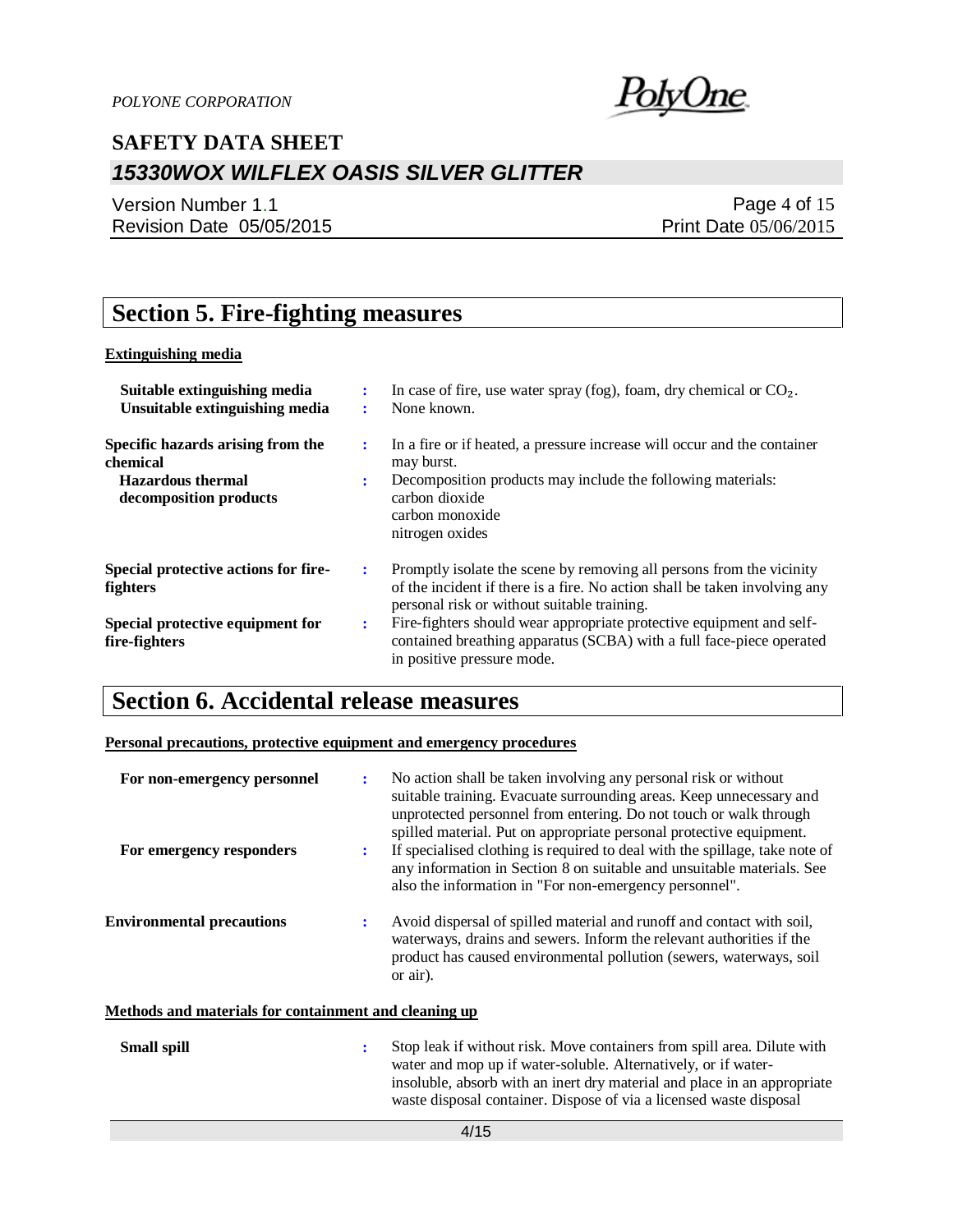

| Version Number 1.1       | Page $5$ of $15$             |
|--------------------------|------------------------------|
| Revision Date 05/05/2015 | <b>Print Date 05/06/2015</b> |

contractor. **Large spill :** Stop leak if without risk. Move containers from spill area. Prevent entry into sewers, water courses, basements or confined areas. Wash spillages into an effluent treatment plant or proceed as follows. Contain and collect spillage with non-combustible, absorbent material e.g. sand, earth, vermiculite or diatomaceous earth and place in container for disposal according to local regulations (see Section 13). Dispose of via a licensed waste disposal contractor. Note: see Section 1 for emergency contact information and Section 13 for waste disposal.

## **Section 7. Handling and storage**

#### **Precautions for safe handling**

| <b>Protective measures</b><br>Advice on general occupational<br>hygiene | ٠ | Put on appropriate personal protective equipment (see Section 8).<br>Eating, drinking and smoking should be prohibited in areas where this<br>material is handled, stored and processed. Workers should wash hands<br>and face before eating, drinking and smoking. Remove contaminated<br>clothing and protective equipment before entering eating areas. See<br>also Section 8 for additional information on hygiene measures.                                                                               |
|-------------------------------------------------------------------------|---|----------------------------------------------------------------------------------------------------------------------------------------------------------------------------------------------------------------------------------------------------------------------------------------------------------------------------------------------------------------------------------------------------------------------------------------------------------------------------------------------------------------|
| Conditions for safe storage,<br>including any incompatibilities         | ÷ | Store in accordance with local regulations. Store in original container<br>protected from direct sunlight in a dry, cool and well-ventilated area,<br>away from incompatible materials (see Section 10) and food and<br>drink. Keep container tightly closed and sealed until ready for use.<br>Containers that have been opened must be carefully resealed and kept<br>upright to prevent leakage. Do not store in unlabeled containers. Use<br>appropriate containment to avoid environmental contamination. |

## **Section 8. Exposure controls/personal protection**

### **Control parameters**

#### **Occupational exposure limits**

| <b>Ingredient name</b> | <b>Exposure limits</b>               |
|------------------------|--------------------------------------|
| Urea                   | <b>AIHA WEEL (1999-01-01)</b>        |
|                        | Time Weighted Average (TWA) 10 mg/m3 |
|                        | <b>NIOSH REL (2005-09-30)</b>        |
|                        |                                      |
|                        |                                      |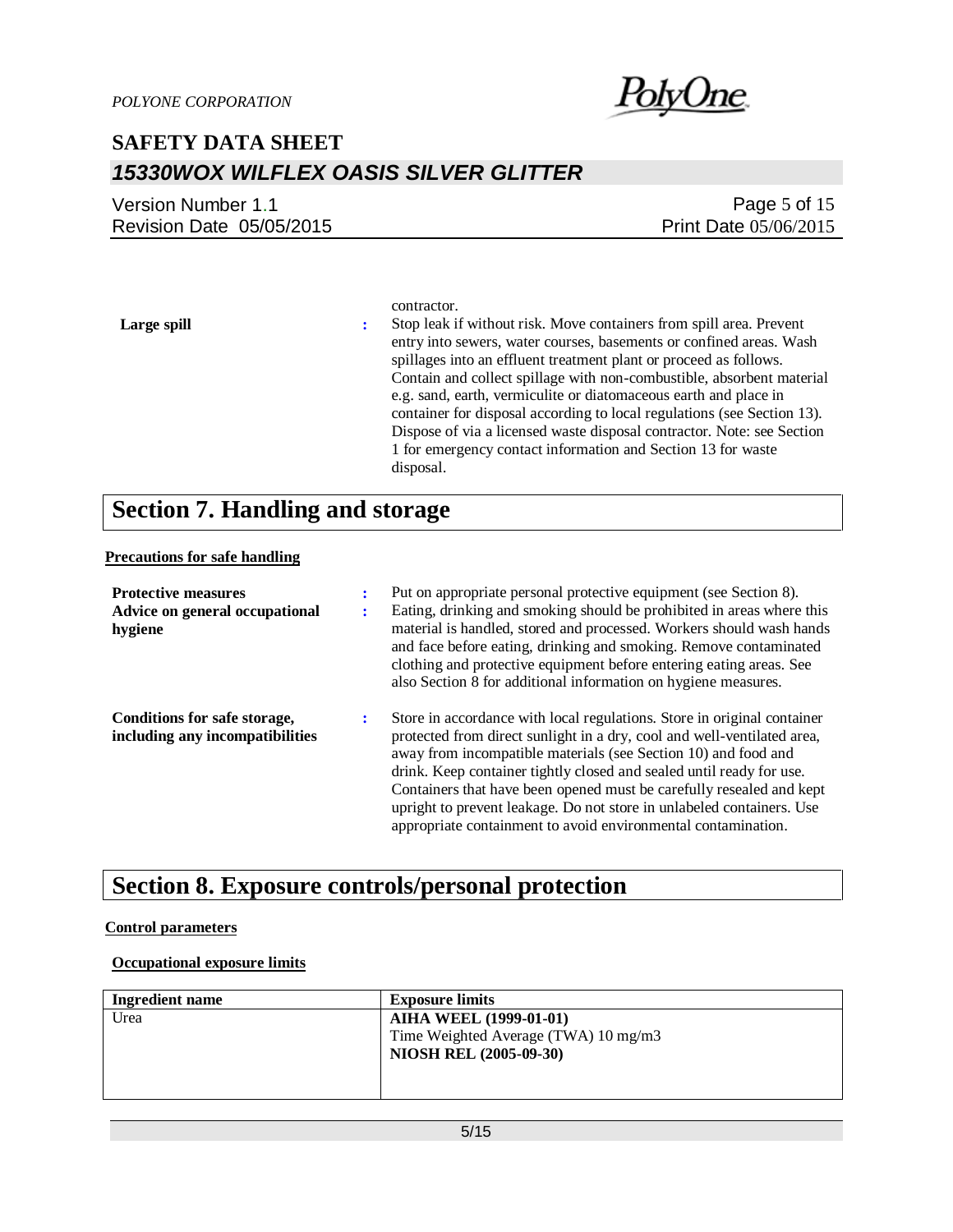

### Version Number 1.1 Revision Date 05/05/2015

### Page 6 of 15 Print Date 05/06/2015

| 1,2-Propanediol                                                                                                | <b>AIHA WEEL (1999-01-01)</b><br>Time Weighted Average (TWA) 10 mg/m3                                                                                                                                                                                                                                                                                                                                                                                                                                                                                                                                                                                                                                                                                                 |
|----------------------------------------------------------------------------------------------------------------|-----------------------------------------------------------------------------------------------------------------------------------------------------------------------------------------------------------------------------------------------------------------------------------------------------------------------------------------------------------------------------------------------------------------------------------------------------------------------------------------------------------------------------------------------------------------------------------------------------------------------------------------------------------------------------------------------------------------------------------------------------------------------|
| Appropriate engineering controls<br>$\ddot{\cdot}$<br><b>Environmental exposure controls</b><br>$\ddot{\cdot}$ | Good general ventilation should be sufficient to control worker<br>exposure to airborne contaminants.<br>Emissions from ventilation or work process equipment should be<br>checked to ensure they comply with the requirements of<br>environmental protection legislation. In some cases, fume scrubbers,<br>filters or engineering modifications to the process equipment will be<br>necessary to reduce emissions to acceptable levels.                                                                                                                                                                                                                                                                                                                             |
| <b>Individual protection measures</b>                                                                          |                                                                                                                                                                                                                                                                                                                                                                                                                                                                                                                                                                                                                                                                                                                                                                       |
| <b>Hygiene</b> measures<br>$\ddot{\cdot}$<br><b>Eye/face protection</b><br>$\ddot{\cdot}$                      | Wash hands, forearms and face thoroughly after handling chemical<br>products, before eating, smoking and using the lavatory and at the end<br>of the working period. Appropriate techniques should be used to<br>remove potentially contaminated clothing. Wash contaminated<br>clothing before reusing. Ensure that eyewash stations and safety<br>showers are close to the workstation location.<br>Safety eyewear complying with an approved standard should be used<br>when a risk assessment indicates this is necessary to avoid exposure to<br>liquid splashes, mists, gases or dusts. If contact is possible, the<br>following protection should be worn, unless the assessment indicates a<br>higher degree of protection: safety glasses with side-shields. |
| <b>Skin protection</b>                                                                                         |                                                                                                                                                                                                                                                                                                                                                                                                                                                                                                                                                                                                                                                                                                                                                                       |
| <b>Hand protection</b><br>$\ddot{\cdot}$<br><b>Body protection</b>                                             | Chemical-resistant, impervious gloves complying with an approved<br>standard should be worn at all times when handling chemical products<br>if a risk assessment indicates this is necessary.<br>Personal protective equipment for the body should be selected based                                                                                                                                                                                                                                                                                                                                                                                                                                                                                                  |
| ÷                                                                                                              | on the task being performed and the risks involved and should be<br>approved by a specialist before handling this product.                                                                                                                                                                                                                                                                                                                                                                                                                                                                                                                                                                                                                                            |
| <b>Other skin protection</b><br>$\ddot{\cdot}$                                                                 | Appropriate footwear and any additional skin protection measures<br>should be selected based on the task being performed and the risks<br>involved and should be approved by a specialist before handling this<br>product.                                                                                                                                                                                                                                                                                                                                                                                                                                                                                                                                            |
| <b>Respiratory protection</b><br>$\ddot{\cdot}$                                                                | Use a properly fitted, air-purifying or air-fed respirator complying<br>with an approved standard if a risk assessment indicates this is<br>necessary. Respirator selection must be based on known or anticipated<br>exposure levels, the hazards of the product and the safe working limits<br>of the selected respirator.                                                                                                                                                                                                                                                                                                                                                                                                                                           |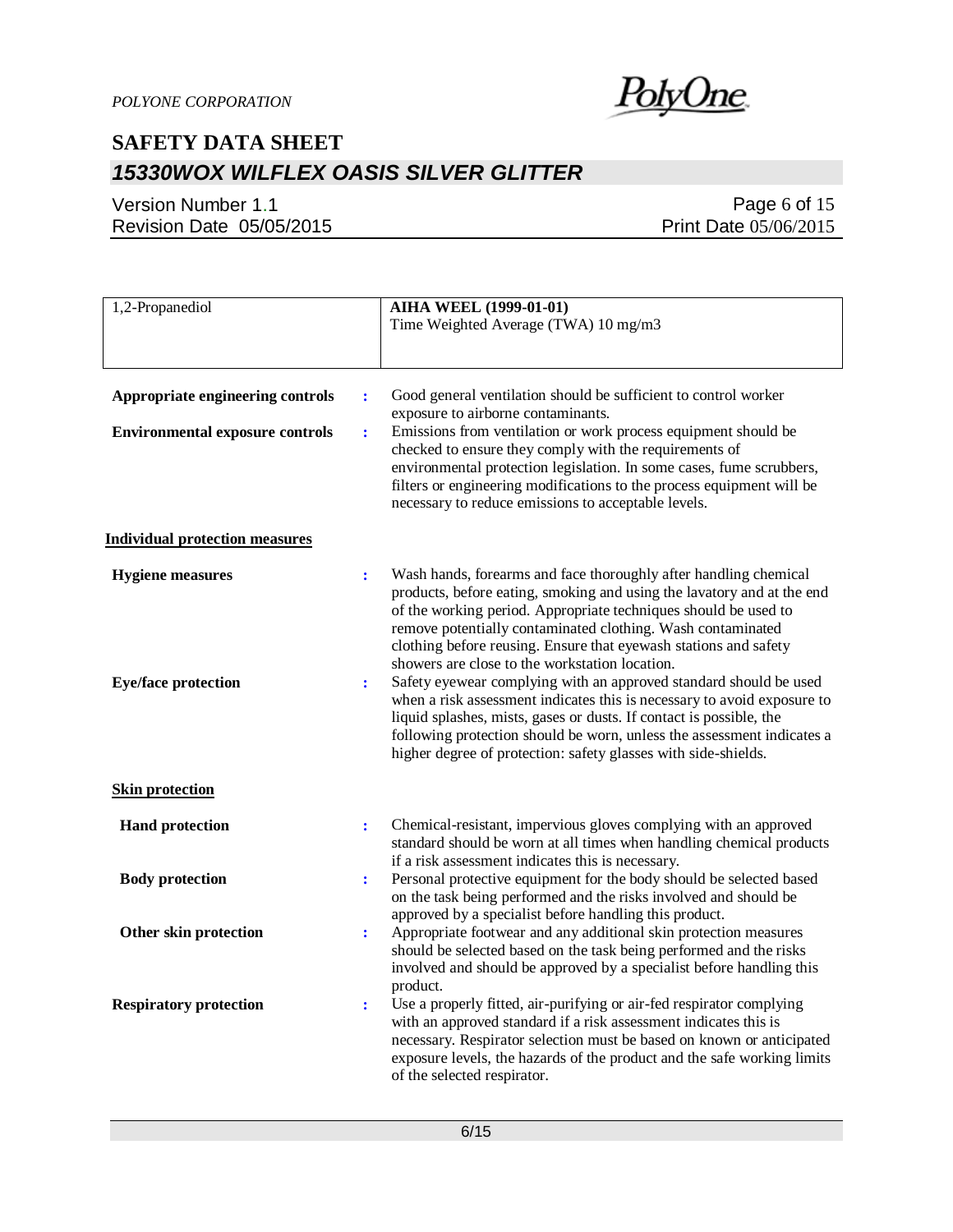<u>PolyOne</u>

Version Number 1.1 Revision Date 05/05/2015

Page 7 of 15 Print Date 05/06/2015

## **Section 9. Physical and chemical properties**

### **Appearance**

| <b>Physical state</b>            | $\ddot{\cdot}$ | liquid [Paste.]                |
|----------------------------------|----------------|--------------------------------|
| Color                            |                | <b>NO PIGMENT</b>              |
| Odor                             |                | Not available.                 |
| Odor threshold                   |                | Not available.                 |
| pН                               |                | Not available.                 |
| <b>Melting point</b>             |                | Not available.                 |
| <b>Boiling point</b>             |                | Not available.                 |
| <b>Flash point</b>               |                | Not available.                 |
| <b>Burning time</b>              |                | Not available.                 |
| <b>Burning rate</b>              |                | Not available.                 |
| <b>Evaporation rate</b>          |                | Not available.                 |
| <b>Flammability (solid, gas)</b> |                | Not available.                 |
| Lower and upper explosive        | ÷              | <b>Lower:</b> Not available.   |
| (flammable) limits               |                | <b>Upper:</b> Not available.   |
| Vapor pressure                   |                | Not available.                 |
| <b>Vapor density</b>             |                | Not available.                 |
| <b>Relative density</b>          |                | Not available.                 |
| <b>Solubility</b>                |                | Not available.                 |
| Solubility in water              |                | Not available.                 |
| <b>Partition coefficient: n-</b> | ÷              | Not available.                 |
| octanol/water                    |                |                                |
| <b>Auto-ignition temperature</b> | $\ddot{\cdot}$ | Not available.                 |
| <b>Decomposition temperature</b> |                | Not available.                 |
| <b>SADT</b>                      |                | Not available.                 |
| <b>Viscosity</b>                 | ÷              | <b>Dynamic:</b> Not available. |
|                                  |                |                                |

## **Section 10. Stability and reactivity**

| <b>Reactivity</b>                          |                      | No specific test data related to reactivity available for this product or<br>its ingredients.           |
|--------------------------------------------|----------------------|---------------------------------------------------------------------------------------------------------|
| <b>Chemical stability</b>                  |                      | Stable under recommended storage and handling conditions (see<br>Section 7).                            |
| <b>Possibility of hazardous reactions</b>  | $\ddot{\phantom{a}}$ | Under normal conditions of storage and use, hazardous reactions will<br>not occur.                      |
| <b>Conditions to avoid</b>                 |                      | Keep away from extreme heat and oxidizing agents.                                                       |
| Incompatible materials                     |                      | Keep away from strong acids.<br>Oxidizer.                                                               |
| <b>Hazardous decomposition</b><br>products | $\bullet$            | Under normal conditions of storage and use, hazardous decomposition<br>products should not be produced. |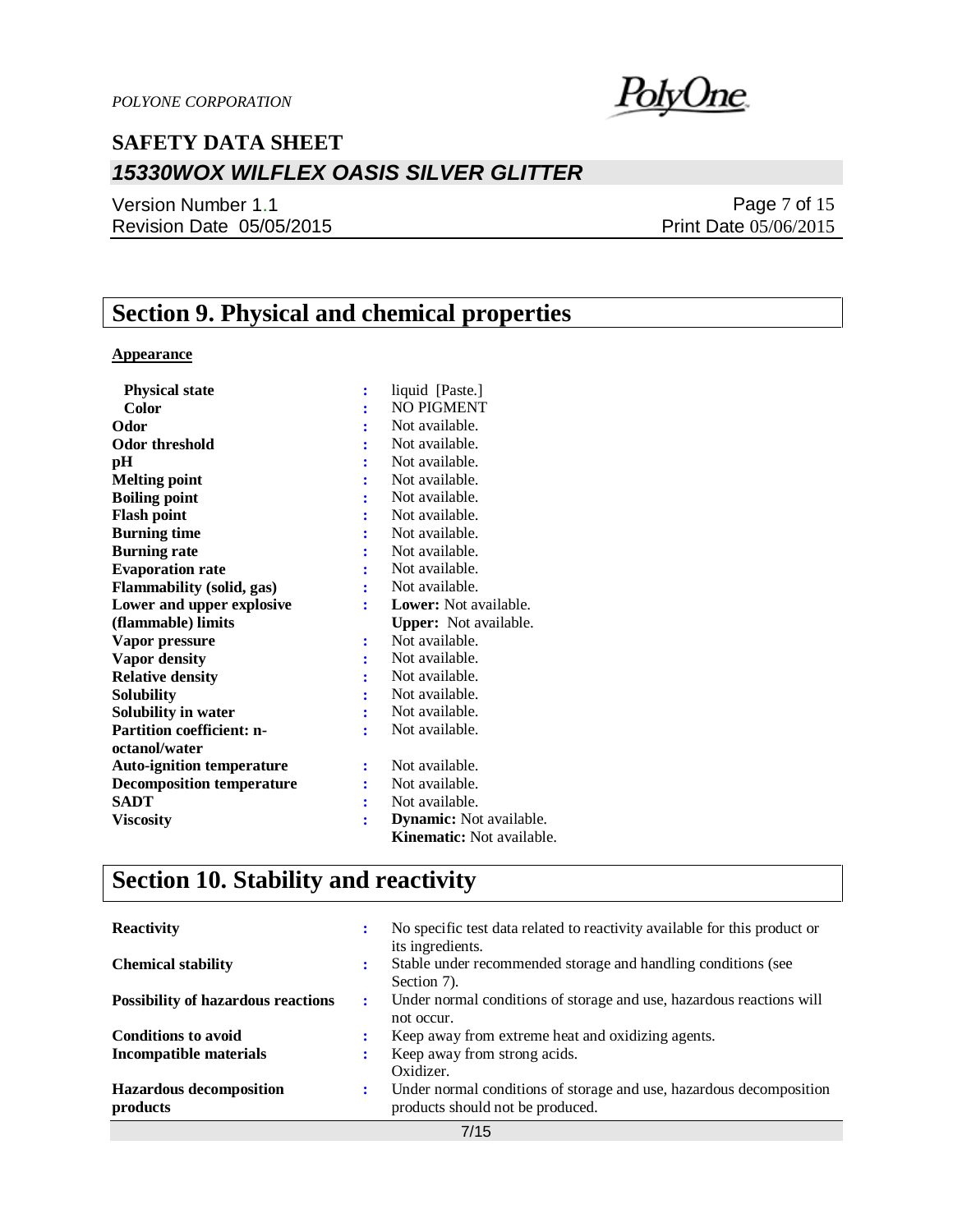

Version Number 1.1 Revision Date 05/05/2015

Page 8 of 15 Print Date 05/06/2015

## **Section 11. Toxicological information**

This mixture has not been evaluated as a whole for health effects. Exposure effects listed are based on existing health data for the individual components which comprise the mixture.

#### **Information on toxicological effects**

#### **Acute toxicity**

| <b>Product/ingredient name</b> | <b>Result</b> | <b>Species</b>                                                                                                                                                                                                                                                                                                                     | <b>Dose</b>           | <b>Exposure</b>          |
|--------------------------------|---------------|------------------------------------------------------------------------------------------------------------------------------------------------------------------------------------------------------------------------------------------------------------------------------------------------------------------------------------|-----------------------|--------------------------|
| Urea                           |               |                                                                                                                                                                                                                                                                                                                                    |                       |                          |
|                                | LD50 Oral     | Rat                                                                                                                                                                                                                                                                                                                                | $8,471 \text{ mg/kg}$ | -                        |
| 1,2-Propanediol                |               |                                                                                                                                                                                                                                                                                                                                    |                       |                          |
|                                | LD50 Oral     | Rat                                                                                                                                                                                                                                                                                                                                | $20,000$ mg/kg        | $\overline{\phantom{0}}$ |
|                                | LD50 Dermal   | Rabbit                                                                                                                                                                                                                                                                                                                             | $20,800$ mg/kg        | -                        |
|                                | LD50 Dermal   | Rabbit                                                                                                                                                                                                                                                                                                                             | $20,800$ mg/kg        | -                        |
| $\sim$<br>$\sim$               |               | $\mathbf{M}$ $\mathbf{M}$ $\mathbf{M}$ $\mathbf{M}$ $\mathbf{M}$ $\mathbf{M}$ $\mathbf{M}$ $\mathbf{M}$ $\mathbf{M}$ $\mathbf{M}$ $\mathbf{M}$ $\mathbf{M}$ $\mathbf{M}$ $\mathbf{M}$ $\mathbf{M}$ $\mathbf{M}$ $\mathbf{M}$ $\mathbf{M}$ $\mathbf{M}$ $\mathbf{M}$ $\mathbf{M}$ $\mathbf{M}$ $\mathbf{M}$ $\mathbf{M}$ $\mathbf{$ |                       |                          |

 **Conclusion/Summary :** Mixture.Not fully tested.

#### **Irritation/Corrosion**

| Product/ingredient name   | <b>Result</b> | <b>Species</b> | <b>Score</b> | <b>Exposure</b> | <b>Observation</b>       |
|---------------------------|---------------|----------------|--------------|-----------------|--------------------------|
| Urea                      | Skin -        | Human          |              | $24$ hrs        | $\overline{\phantom{a}}$ |
|                           | Moderate      |                |              |                 |                          |
|                           | irritant      |                |              |                 |                          |
|                           | Skin - Mild   | Human          |              | $72$ hrs        | ۰                        |
|                           | irritant      |                |              |                 |                          |
| 1,2-Propanediol           | Skin - Mild   | Woman          |              | 96 hrs          | $\overline{\phantom{a}}$ |
|                           | irritant      |                |              |                 |                          |
|                           | Skin - Mild   | Human          |              | 168 hrs         | $\blacksquare$           |
|                           | irritant      |                |              |                 |                          |
|                           | Skin -        | Human          |              | 72 hrs          | $\overline{\phantom{a}}$ |
|                           | Moderate      |                |              |                 |                          |
|                           | irritant      |                |              |                 |                          |
|                           | Eyes - Mild   | Rabbit         |              |                 | $\overline{\phantom{a}}$ |
|                           | irritant      |                |              |                 |                          |
|                           | Eyes - Mild   | Rabbit         |              | $24$ hrs        |                          |
|                           | irritant      |                |              |                 |                          |
|                           | Skin -        | Child          |              | 96 hrs          | $\overline{\phantom{a}}$ |
|                           | Moderate      |                |              |                 |                          |
|                           | irritant      |                |              |                 |                          |
| <b>Conclusion/Summary</b> |               |                |              |                 |                          |

**Skin :** Mixture.Not fully tested.

**Eyes :** Mixture.Not fully tested.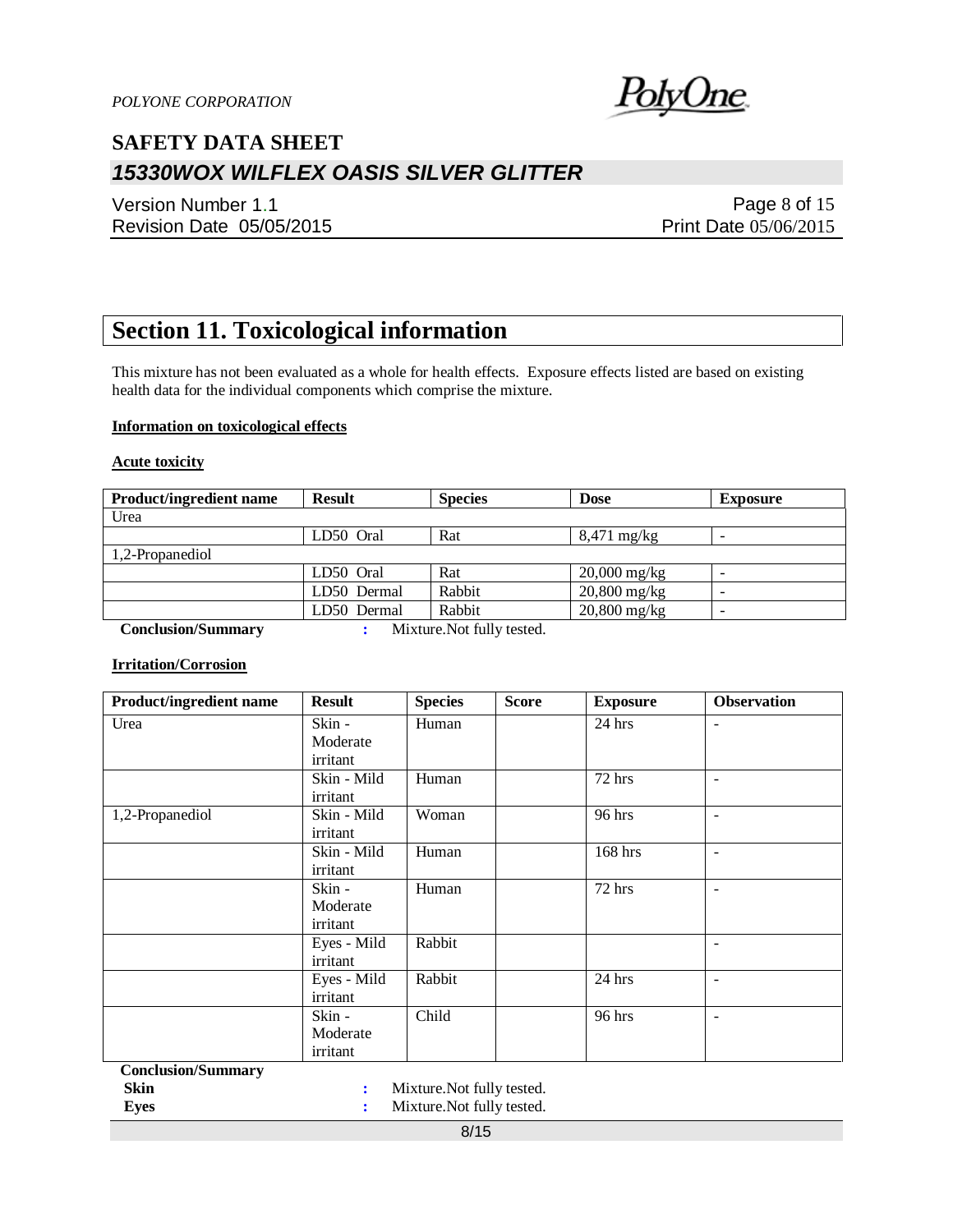

### Version Number 1.1 Revision Date 05/05/2015

Page 9 of 15 Print Date 05/06/2015

| <b>Respiratory</b>                                                          | ÷                    | Mixture. Not fully tested.                                                                                                                                               |
|-----------------------------------------------------------------------------|----------------------|--------------------------------------------------------------------------------------------------------------------------------------------------------------------------|
| <b>Sensitization</b>                                                        |                      |                                                                                                                                                                          |
| <b>Conclusion/Summary</b><br>Skin<br><b>Respiratory</b>                     | $\ddot{\cdot}$<br>ř. | Mixture. Not fully tested.<br>Mixture. Not fully tested.                                                                                                                 |
| <b>Mutagenicity</b>                                                         |                      |                                                                                                                                                                          |
| <b>Conclusion/Summary</b>                                                   | $\ddot{\cdot}$       | Mixture. Not fully tested.                                                                                                                                               |
| <b>Carcinogenicity</b>                                                      |                      |                                                                                                                                                                          |
| <b>Conclusion/Summary</b>                                                   | ÷                    | Mixture. Not fully tested.                                                                                                                                               |
| <b>Reproductive toxicity</b>                                                |                      |                                                                                                                                                                          |
| <b>Conclusion/Summary</b>                                                   | ÷                    | Mixture. Not fully tested.                                                                                                                                               |
| <b>Teratogenicity</b>                                                       |                      |                                                                                                                                                                          |
| <b>Conclusion/Summary</b>                                                   | $\ddot{\cdot}$       | Mixture. Not fully tested.                                                                                                                                               |
| Specific target organ toxicity (single exposure)<br>Not available.          |                      |                                                                                                                                                                          |
| <b>Specific target organ toxicity (repeated exposure)</b><br>Not available. |                      |                                                                                                                                                                          |
| <b>Aspiration hazard</b><br>Not available.                                  |                      |                                                                                                                                                                          |
| Information on the likely routes of<br>exposure                             | ÷                    | Not available.                                                                                                                                                           |
| Potential acute health effects                                              |                      |                                                                                                                                                                          |
| <b>Eye contact</b><br><b>Inhalation</b>                                     | ÷<br>÷               | No known significant effects or critical hazards.<br>Exposure to decomposition products may cause a health hazard.<br>Serious effects may be delayed following exposure. |
| <b>Skin contact</b><br><b>Ingestion</b>                                     | ÷<br>÷               | No known significant effects or critical hazards.<br>No known significant effects or critical hazards.                                                                   |

#### **Symptoms related to the physical, chemical and toxicological characteristics**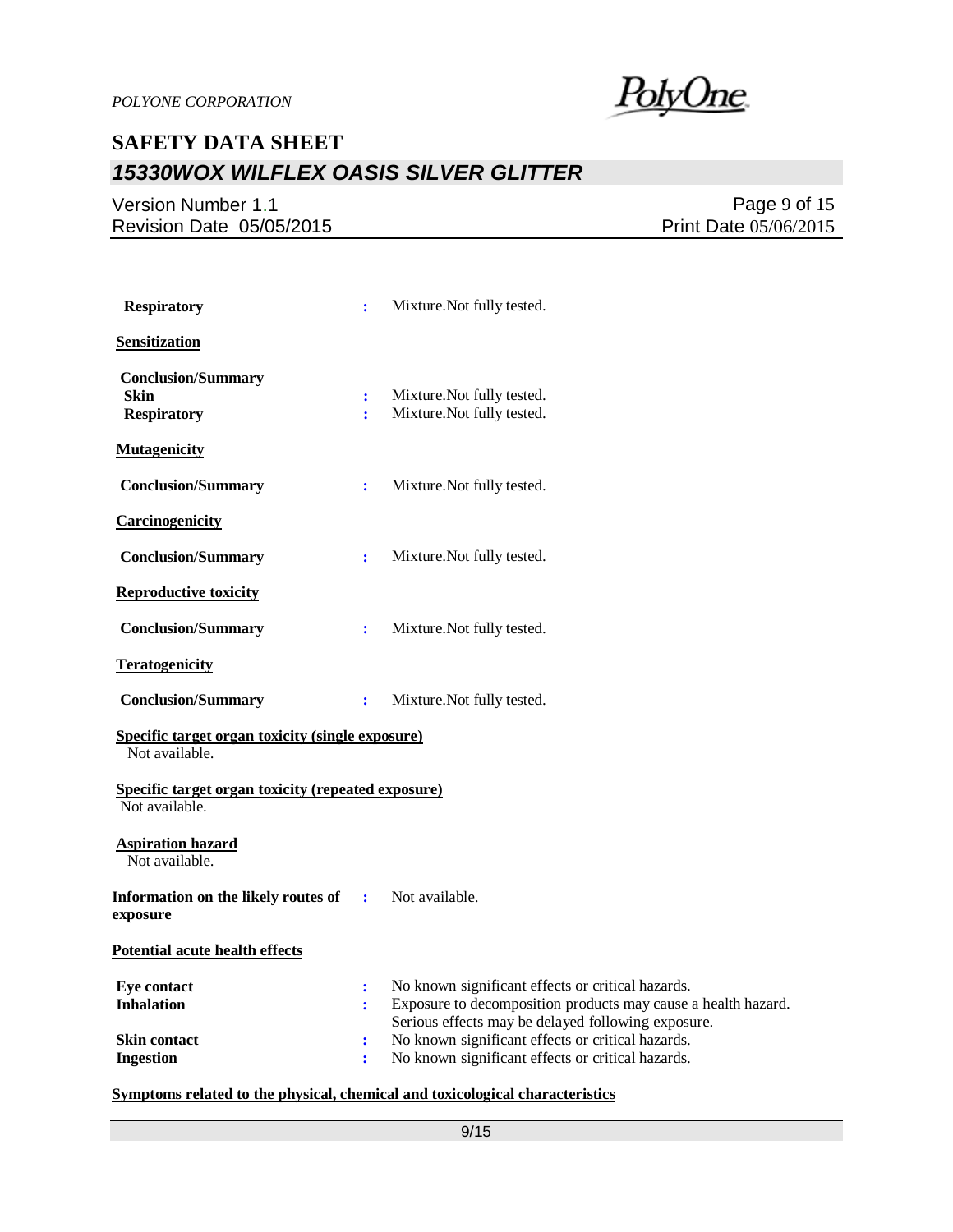

Version Number 1.1 Revision Date 05/05/2015

Page 10 of 15 Print Date 05/06/2015

| Eve contact         | No specific data.   |
|---------------------|---------------------|
| Inhalation          | : No specific data. |
| <b>Skin contact</b> | No specific data.   |
| Ingestion           | No specific data.   |

#### **Delayed and immediate effects and also chronic effects from short and long term exposure**

| <b>Short term exposure</b>                                                                                                                    |                            |                                                                                                                                                                                                                                                                                                                            |
|-----------------------------------------------------------------------------------------------------------------------------------------------|----------------------------|----------------------------------------------------------------------------------------------------------------------------------------------------------------------------------------------------------------------------------------------------------------------------------------------------------------------------|
| <b>Potential immediate effects</b><br><b>Potential delayed effects</b>                                                                        | $\mathbf{r}$               | Not available.<br>Not available.                                                                                                                                                                                                                                                                                           |
| Long term exposure                                                                                                                            |                            |                                                                                                                                                                                                                                                                                                                            |
| <b>Potential immediate effects</b><br><b>Potential delayed effects</b>                                                                        |                            | Not available.<br>Not available.                                                                                                                                                                                                                                                                                           |
| <b>Potential chronic health effects</b>                                                                                                       |                            |                                                                                                                                                                                                                                                                                                                            |
| <b>Conclusion/Summary</b>                                                                                                                     | ÷                          | Mixture. Not fully tested.                                                                                                                                                                                                                                                                                                 |
| General<br><b>Carcinogenicity</b><br><b>Mutagenicity</b><br><b>Teratogenicity</b><br><b>Developmental effects</b><br><b>Fertility effects</b> | ÷<br>፡<br>÷<br>÷<br>÷<br>÷ | No known significant effects or critical hazards.<br>No known significant effects or critical hazards.<br>No known significant effects or critical hazards.<br>No known significant effects or critical hazards.<br>No known significant effects or critical hazards.<br>No known significant effects or critical hazards. |
|                                                                                                                                               |                            |                                                                                                                                                                                                                                                                                                                            |

### **Numerical measures of toxicity**

#### **Acute toxicity estimates**

Not available.

## **Section 12. Ecological information**

### **Toxicity**

| <b>Product/ingredient name</b> | <b>Result</b>                                            | <b>Species</b> | <b>Exposure</b> |
|--------------------------------|----------------------------------------------------------|----------------|-----------------|
| Urea                           |                                                          |                |                 |
|                                | Acute LC50 5,000 µg/l Fresh water   Fish - Giant gourami |                | 96h             |
|                                |                                                          |                |                 |
|                                | $A \cap I$                                               |                |                 |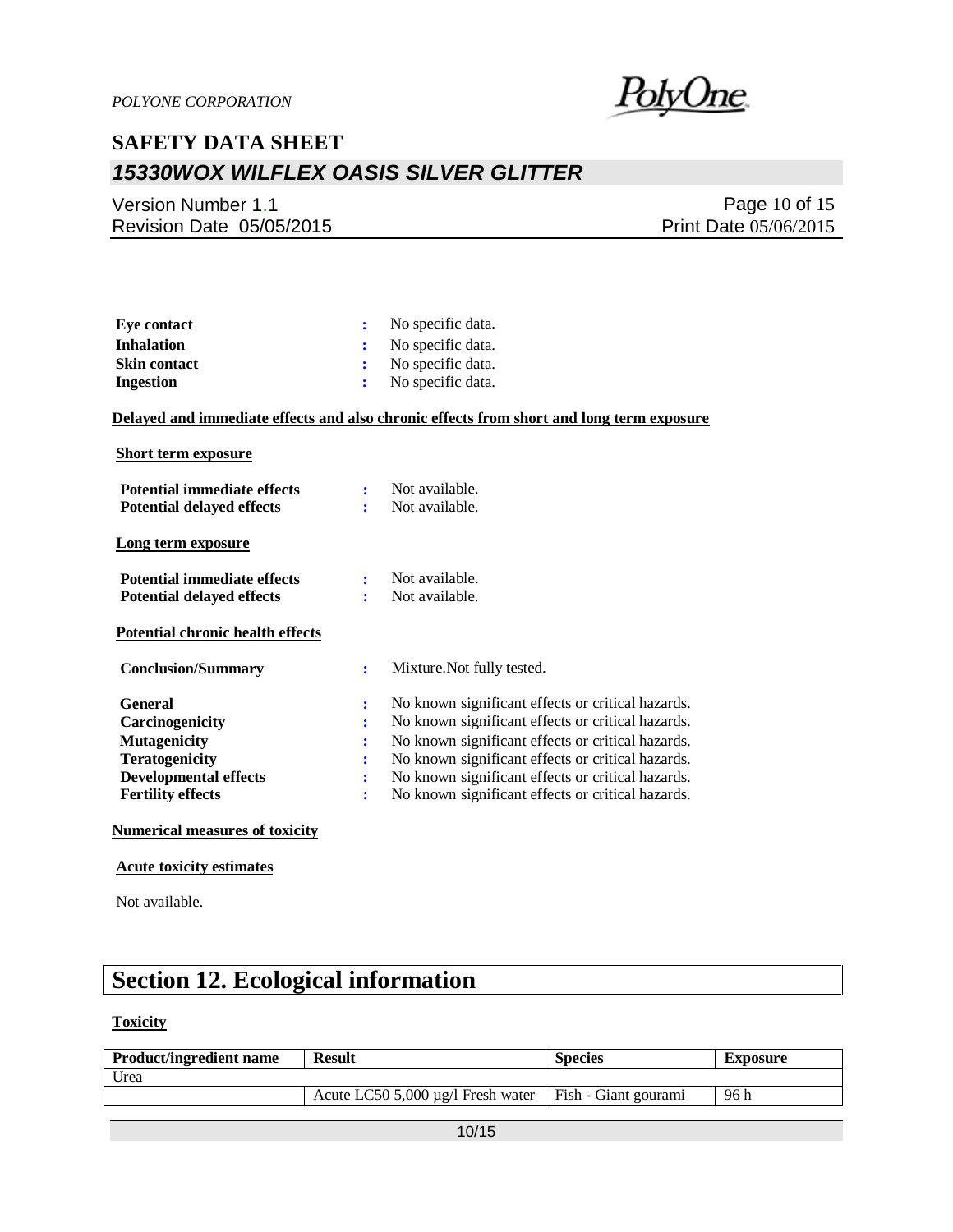

Version Number 1.1 Revision Date 05/05/2015

Page 11 of 15 Print Date 05/06/2015

|                 | Acute LC50 23,400 µg/l Fresh<br>water            | Fish - Rohu                          | 96 h |
|-----------------|--------------------------------------------------|--------------------------------------|------|
|                 | Acute LC50 16,700 µg/l Fresh<br>water            | Fish - Rohu                          | 96 h |
|                 | Acute LC50 64,700 µg/l Fresh<br>water            | Fish - Rohu                          | 96 h |
|                 | Acute LC50 0.000023 mg/l Fresh<br>water          | Fish - Mozambique<br>tilapia         | 96 h |
|                 | Acute EC50 3,910,000 µg/l Fresh<br>water         | Aquatic invertebrates.<br>Water flea | 48h  |
|                 | Chronic NOEC 2,000 mg/l Fresh<br>water           | Fish - Indian catfish                | 30d  |
| 1,2-Propanediol |                                                  |                                      |      |
|                 | Acute LC50 710,000 µg/l Fresh<br>water           | Fish - Fathead minnow                | 96 h |
|                 | Acute LC50 34,060 mg/l Fresh<br>water            | Fish - Fathead minnow                | 96h  |
|                 | Acute LC50 55,770,000 µg/l Fresh<br>water        | Fish - Fathead minnow                | 96 h |
|                 | Acute $EC50 > 10,000,000 \mu g/l$<br>Fresh water | Aquatic invertebrates.<br>Water flea | 48h  |
|                 | Acute $EC50 > 1,000$ mg/l Fresh<br>water         | Aquatic invertebrates.<br>Water flea | 48h  |
|                 | Acute $EC50 > 1,000$ mg/l Fresh<br>water         | Aquatic invertebrates.<br>Water flea | 48h  |
|                 | Acute $EC50 > 110$ mg/l Fresh<br>water           | Aquatic invertebrates.<br>Water flea | 48 h |

**Conclusion/Summary :** Not available.

#### **Persistence and degradability**

**Conclusion/Summary :** Not available.

#### **Bioaccumulative potential**

| <b>Product/ingredient name</b> | $L$ 02 $P$ 0W              | <b>BCF</b> | <b>Potential</b> |
|--------------------------------|----------------------------|------------|------------------|
| Urea                           | $\overline{a}$<br>$-1.1 -$ |            | <b>low</b>       |
| 1,2-Propanediol                | $-1.070.085$               |            | <b>low</b>       |

### **Mobility in soil**

| Soil/water partition coefficient | Not available.                                    |
|----------------------------------|---------------------------------------------------|
| (KOC)                            |                                                   |
| Other adverse effects            | No known significant effects or critical hazards. |

11/15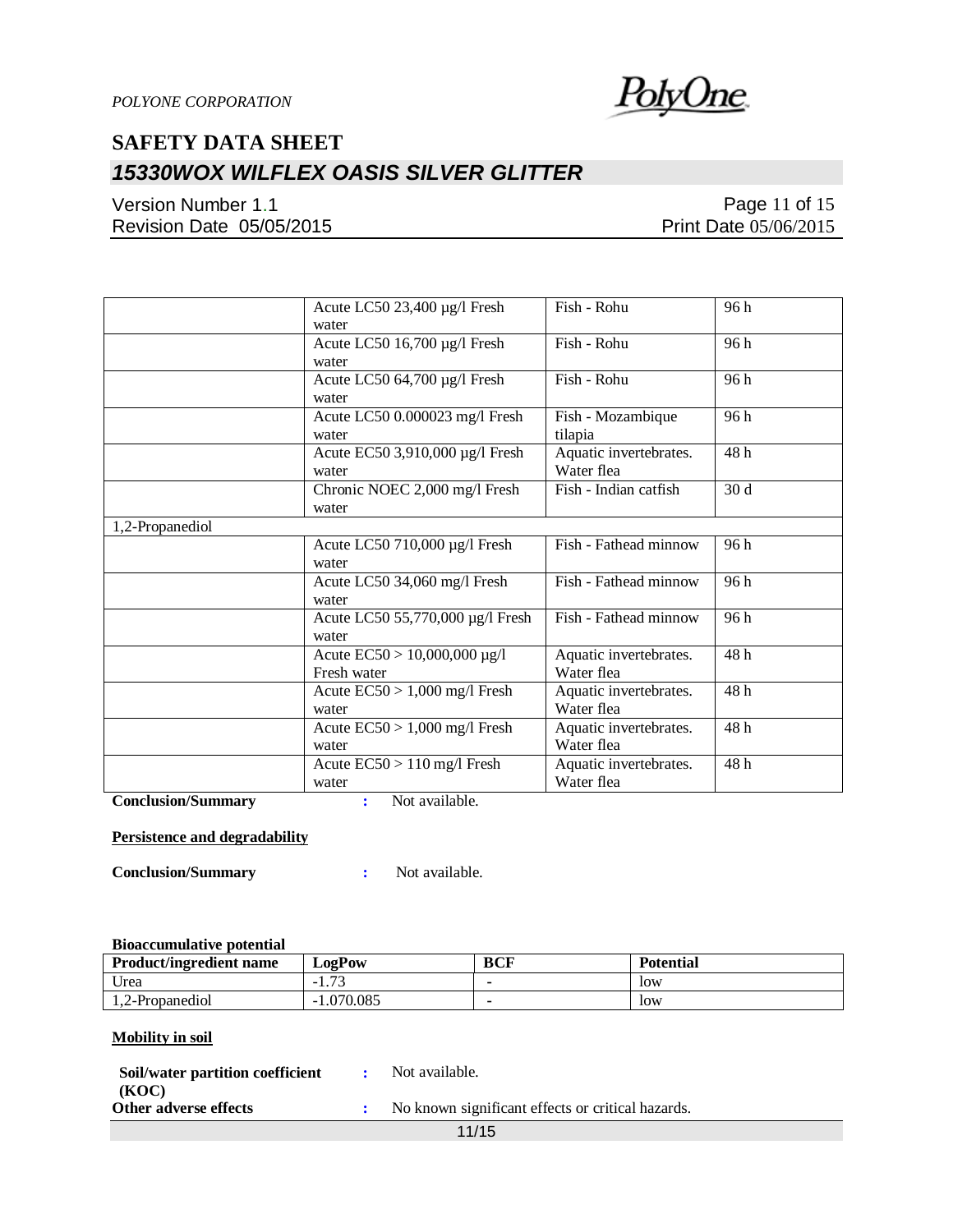

Version Number 1.1 Revision Date 05/05/2015

### Page 12 of 15 Print Date 05/06/2015

## **Section 13. Disposal considerations**

**Disposal methods :** The generation of waste should be avoided or minimized wherever possible. Disposal of this product, solutions and any by-products should at all times comply with the requirements of environmental protection and waste disposal legislation and any regional local authority requirements. Dispose of surplus and non-recyclable products via a licensed waste disposal contractor. Waste should not be disposed of untreated to the sewer unless fully compliant with the requirements of all authorities with jurisdiction. Waste packaging should be recycled. Incineration or landfill should only be considered when recycling is not feasible. This material and its container must be disposed of in a safe way. Empty containers or liners may retain some product residues. Avoid dispersal of spilled material and runoff and contact with soil, waterways, drains and sewers.

**United States - RCRA Acute hazardous waste "P" List:** Not listed

**United States - RCRA Toxic hazardous waste "U" List:** Not listed

### **Section 14. Transport information**

| U.S. DOT Classification | Not regulated for transportation.       |
|-------------------------|-----------------------------------------|
| ICAO/IATA               | : Consult mode specific transport rules |
| IMO/IMDG (maritime)     | : Consult mode specific transport rules |

### **Section 15. Regulatory information**

| <b>U.S. Federal regulations</b> | United States - TSCA 12(b) - Chemical export notification: None   |
|---------------------------------|-------------------------------------------------------------------|
|                                 | of the components are listed.                                     |
|                                 | United States - TSCA 4(a) - Final Test Rules: Not listed          |
|                                 | United States - TSCA 4(a) - ITC Priority list: Not listed         |
|                                 | United States - TSCA 4(a) - Proposed test rules: Not listed       |
|                                 | United States - TSCA 4(f) - Priority risk review: Not listed      |
|                                 | United States - TSCA 5(a)2 - Final significant new use rules: Not |
|                                 | listed                                                            |
|                                 | United States - TSCA 5(e) - Substances consent order: Not listed  |
|                                 | United States - TSCA 6 - Proposed risk management: Not listed     |
|                                 | United States - TSCA 8(a) - Chemical risk rules: Not listed       |
|                                 | United States - TSCA 8(a) - Dioxin/Furane precusor: Not listed    |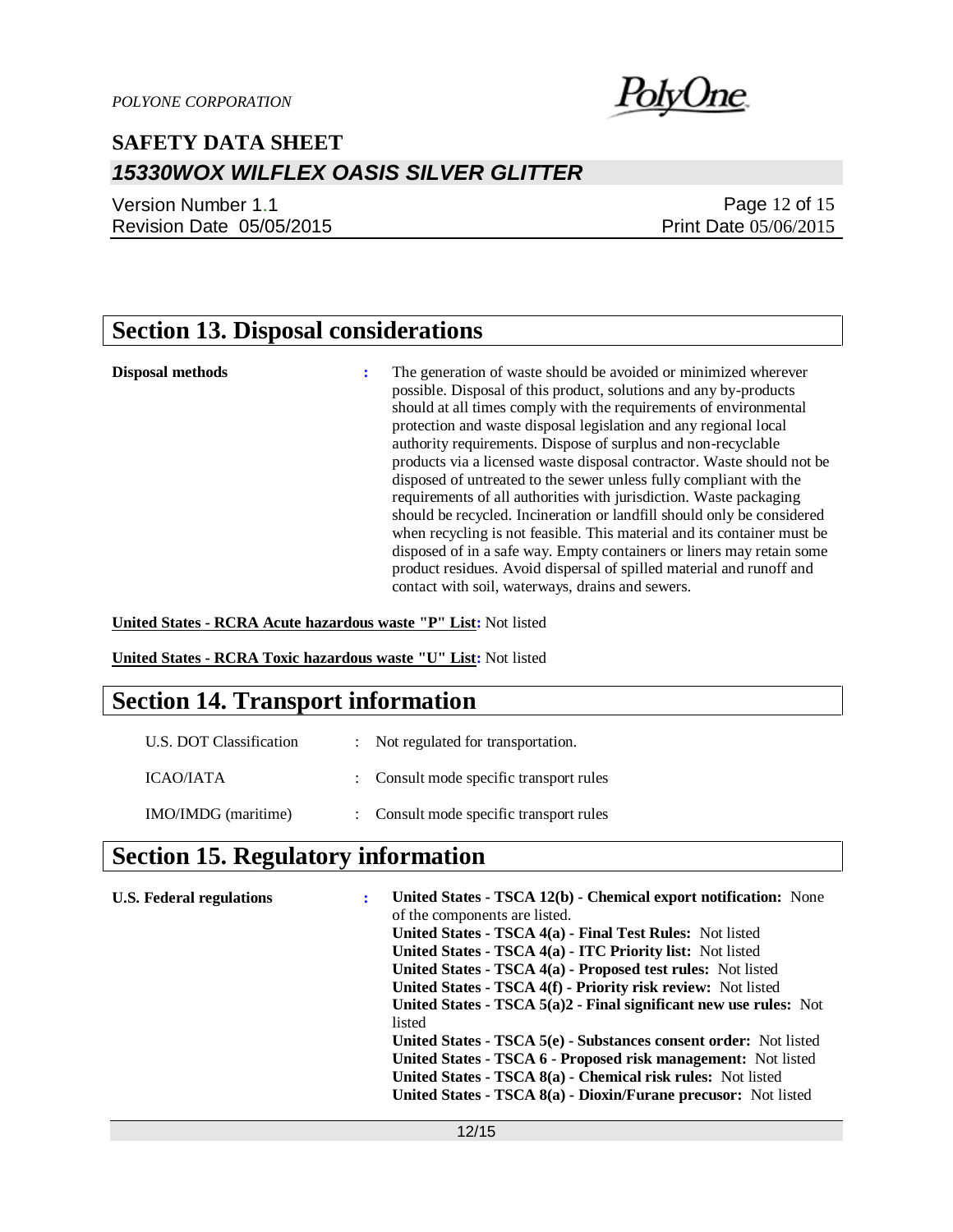

| Version Number 1.1       | Page 13 of 15                |
|--------------------------|------------------------------|
| Revision Date 05/05/2015 | <b>Print Date 05/06/2015</b> |

|                                                      |                | United States - TSCA 8(a) - Chemical Data Reporting (CDR): Not<br>determined                                              |
|------------------------------------------------------|----------------|---------------------------------------------------------------------------------------------------------------------------|
|                                                      |                | United States - TSCA 8(a) - Preliminary assessment report<br>(PAIR): Not listed                                           |
|                                                      |                | United States - TSCA 8(c) - Significant adverse reaction (SAR):<br>Not listed                                             |
|                                                      |                | United States - TSCA 8(d) - Health and safety studies: Not listed                                                         |
|                                                      |                | United States - TSCA $5(a)2$ - Proposed significant new use rules:<br>Not listed                                          |
|                                                      |                | United States - TSCA 6 - Final risk management: Not listed                                                                |
|                                                      |                | United States - EPA Clean water act (CWA) section 307 - Priority                                                          |
|                                                      |                | <b>pollutants:</b> Not listed                                                                                             |
|                                                      |                | United States - EPA Clean water act (CWA) section 311 -                                                                   |
|                                                      |                | <b>Hazardous substances:</b> Listed                                                                                       |
|                                                      |                | United States - EPA Clean air act (CAA) section 112 - Accidental<br>release prevention - Flammable substances: Not listed |
|                                                      |                | United States - EPA Clean air act (CAA) section 112 - Accidental<br>release prevention - Toxic substances: Not listed     |
|                                                      |                | <b>United States - Department of commerce - Precursor chemical:</b>                                                       |
|                                                      |                | Not listed                                                                                                                |
| Air Act Section 112(b)<br>dous Air Pollutants (HAPs) | $\ddot{\cdot}$ | Not listed                                                                                                                |
| <b>Air Act Section 602 Class I</b><br>nces           | ÷              | Not listed                                                                                                                |

| <b>Hazardous Air Pollutants (HAPs)</b>              |            |            |
|-----------------------------------------------------|------------|------------|
| <b>Clean Air Act Section 602 Class I</b>            | $\sim 100$ | Not listed |
| <b>Substances</b>                                   |            |            |
| Clean Air Act Section 602 Class II :                |            | Not listed |
| <b>Substances</b>                                   |            |            |
| <b>DEA List I Chemicals (Precursor :</b> Not listed |            |            |
| <b>Chemicals</b> )                                  |            |            |
| <b>DEA List II Chemicals (Essential:</b>            |            | Not listed |
| <b>Chemicals</b> )                                  |            |            |

#### **US. EPA CERCLA Hazardous Substances (40 CFR 302)**

not applicable

### **SARA 311/312**

**Clean** 

**Classification :** Not applicable.

### **Composition/information on ingredients**

| <b>Name</b>     | $\frac{0}{0}$            | <b>Classification</b> |
|-----------------|--------------------------|-----------------------|
| Urea            | , –<br>1 U               | AH                    |
|                 |                          |                       |
| 1,2-Propanediol | $\overline{\phantom{a}}$ | AН                    |
|                 |                          |                       |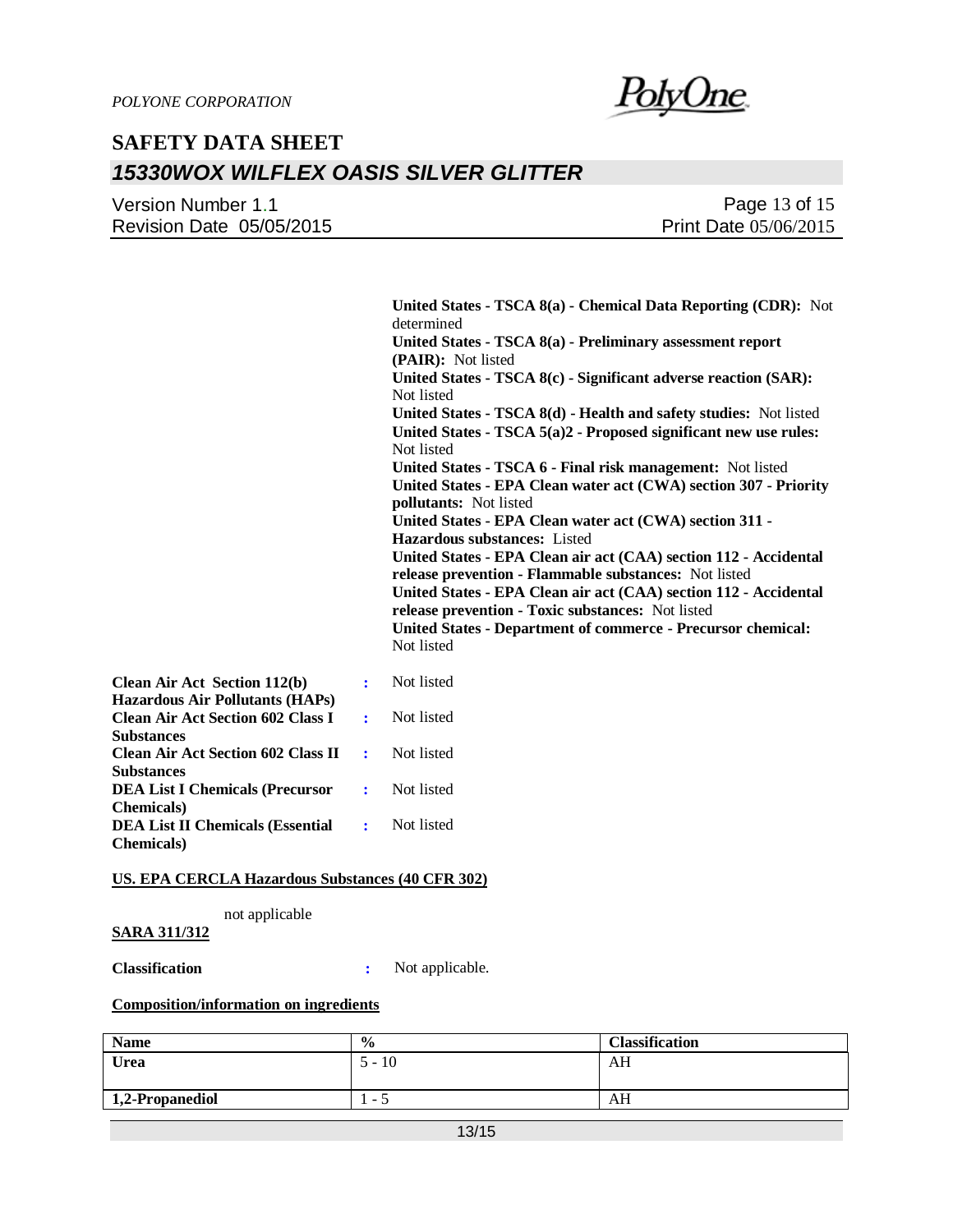

### Version Number 1.1 Revision Date 05/05/2015

### Page 14 of 15 Print Date 05/06/2015

Not applicable.

| <b>State regulations</b> |                                                         |
|--------------------------|---------------------------------------------------------|
| <b>Massachusetts</b>     | None of the components are listed.                      |
| <b>New York</b>          | None of the components are listed.                      |
| <b>New Jersey</b>        | The following components are listed:<br>1,2-Propanediol |
| Pennsylvania             | The following components are listed:<br>1,2-Propanediol |
|                          |                                                         |

### **California Prop. 65**

This PolyOne product does not contain any chemical known to the State of California to cause cancer, or birth defects or other reproductive harm, in concentrations that require a warning notice under California's Proposition 65. This statement relies in part on information provided by the buyer of this PolyOne product. PolyOne does not control or have complete knowledge of the end uses to which that buyer or any other entity in the chain of distribution and marketing may put this PolyOne product. Therefore, the buyer of this PolyOne product, each entity that uses this PolyOne product in formulating another product, and each entity in the chain of distribution and marketing of any product that includes the material in this PolyOne product must make its own decision as to giving a Proposition 65 warning.

| United States inventory (TSCA 8b) :                                      |              | All components are listed or exempted.                                                                                                                                                                                                                                                                                                                                                                                             |
|--------------------------------------------------------------------------|--------------|------------------------------------------------------------------------------------------------------------------------------------------------------------------------------------------------------------------------------------------------------------------------------------------------------------------------------------------------------------------------------------------------------------------------------------|
| Canada inventory                                                         |              | Not determined.                                                                                                                                                                                                                                                                                                                                                                                                                    |
| <b>International regulations</b>                                         |              |                                                                                                                                                                                                                                                                                                                                                                                                                                    |
| <b>International lists</b>                                               |              | <b>Australia inventory (AICS):</b> Not determined.<br>Taiwan inventory (CSNN): Not determined.<br>Malaysia Inventory (EHS Register): Not determined.<br><b>EINECS:</b> Not determined.<br><b>Japan inventory:</b> Not determined.<br>China inventory (IECSC): Not determined.<br>Korea inventory: Not determined.<br>New Zealand Inventory of Chemicals (NZIoC): Not determined.<br>Philippines inventory (PICCS): Not determined. |
| <b>Chemical Weapons Convention</b><br><b>List Schedule I Chemicals</b>   | $\mathbf{r}$ | Not listed                                                                                                                                                                                                                                                                                                                                                                                                                         |
| <b>Chemical Weapons Convention</b><br><b>List Schedule II Chemicals</b>  |              | Not listed                                                                                                                                                                                                                                                                                                                                                                                                                         |
| <b>Chemical Weapons Convention</b><br><b>List Schedule III Chemicals</b> | ÷            | Not listed                                                                                                                                                                                                                                                                                                                                                                                                                         |